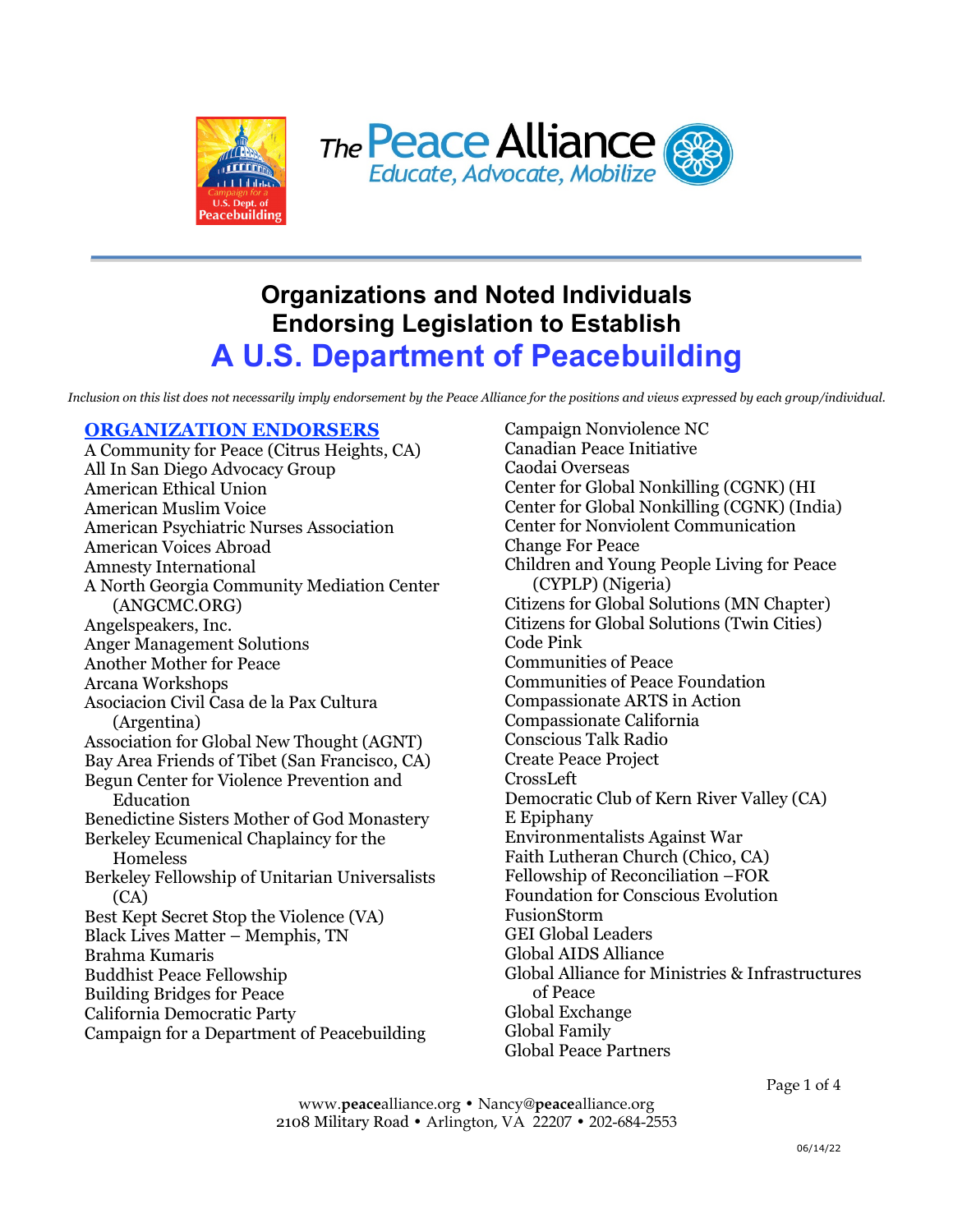Global Youth Action Network Friends Meeting (Quakers) (San Francisco) Heart Centered Wellness.org Hip Hop Caucus Hip Hop 4 Peace Humanity In Unity Imagine Peace Inheritance Home Care LLC InnerG Cooperative Insight Meditation Community of Berkeley Institute for Multi-Track Diplomacy Institute of Noetic Sciences ~ Los Angeles Iranian-American Muslim Association of North America (IMAN) Irthlingz Arts-Based Environmental Education Joint Assistance Center Inc. Kids for Peace, South East San Diego (CA) La Plata Youth Services – Durango, CO Long Beach (CA)/Sochi (Russia) Sister City Association Lutheran Peace Fellowship Make Art with Purpose Maryland United for Peace and Justice Patrick McCollum Foundation for Peace Meditation Groups, Inc. (Meditation Mount) Meiklejohn Civil Liberties Institute (Berkeley, CA) Middle East Peace Congress Mt. Diablo (CA) Peace & Justice Center Musicians and Fine Artists for World Peace NAACP-- Wicomico County (Maryland) Branch #7028 National Association of School Psychologists National Peace Academy National Women's Studies Association New Jersey State Democratic Committee Progressive Caucus New Mexico Department of Peace Initiative N.O.W. - National Organization for Women Omni Center for Peace, Justice & Ecology (AK) One Common Unity Orange County (CA) Peace Coalition Order of International Co-Freemasonry, Le Droit Humain Pace e Bene Pathways to Peace Pax Christi Metro New York Pax Christi USA

Peace Action Peace Alliance Peace & Justice Center of Nevada County (CA) Peace & Justice Center of Sonoma County (CA) Peace and Justice Studies Association Peace is Every Step Peace Journey Peace Now (PeaceNow.com) Peace on Earth Mission (POEM) Int'l Peace Poles for Schools Peace Through Unity Charitable Trust Peacebuilding Spirit, Inc. People's Environmental Network Physicians for Social Responsibility Posts for Peace and Justice Progressive Democrats of America Progressive Democrats of the East Bay (CA) Rainbow Solutions, Inc. Restorative Solutions Rasur Foundation International River Phoenix Center for Peacebuilding Sagehorse Umbrella Non-profit Saint Paulus Lutheran Church – San Francisco, CA Saint Stephen's Lutheran Church (El Dorado Hills, CA) Salute Integrity San Diegans for Gun Violence Prevention (SD4GVP) School Mediation Center September Eleventh Families for Peaceful Tomorrows Service Employees International Union Local 1021 Share International Sierra Interfaith Action for Peace (Reno, NV) Sierra Pacific Synod, Evangelical Lutheran Church in America Singing Tree Project Sisters of the Presentation of the Blessed Virgin Mary Social Justice Center of Marin County CA Social Welfare Action Alliance (SWAA) SocioEnergetics Foundation South Florida People of Color Southeastern North Carolina Grandmothers for Peace

www.**peace**alliance.org • Nancy@**peace**alliance.org 2108 Military Road • Arlington, VA 22207 • 202-684-2553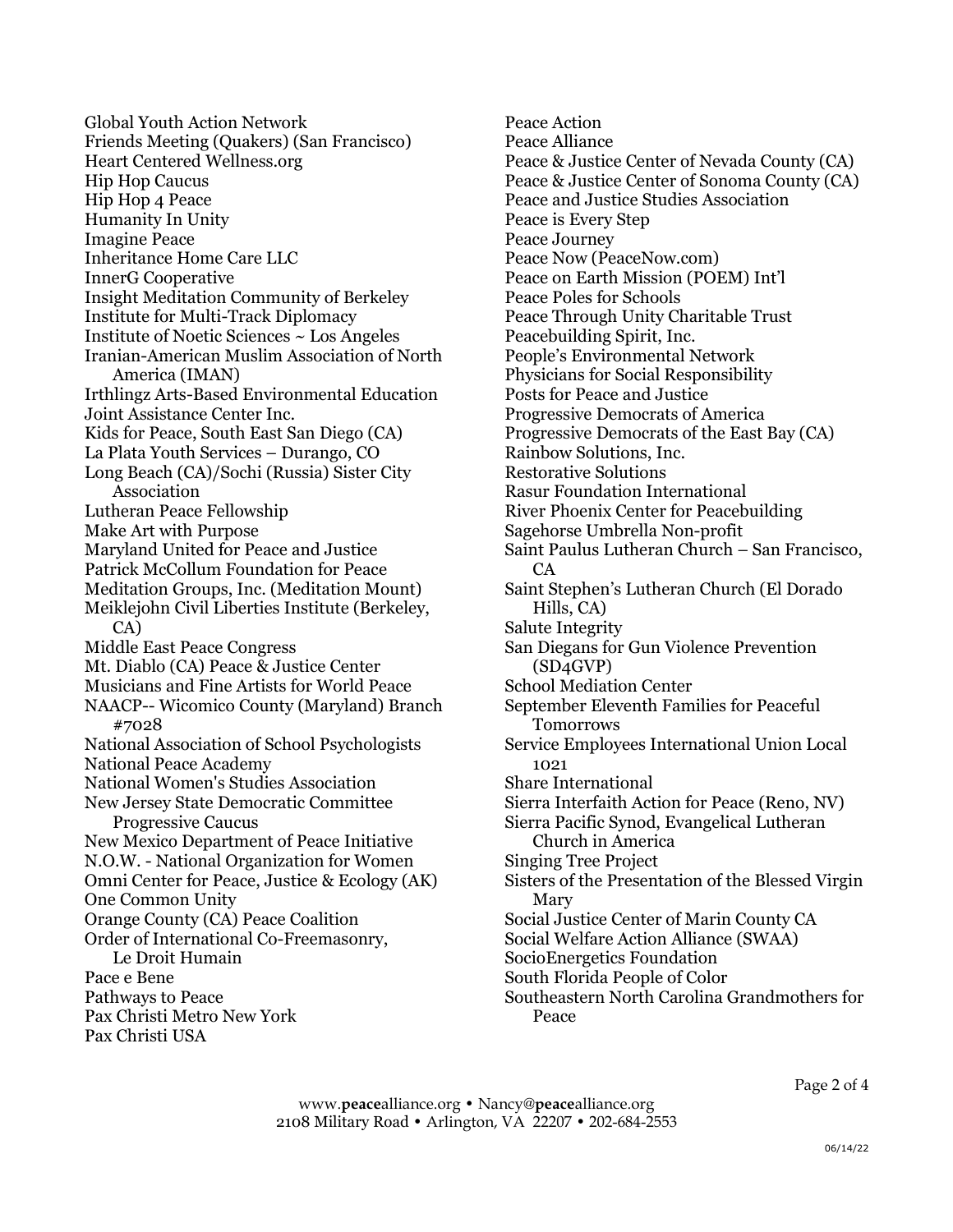Spiritual and Religious Alliance for Hope (S.A.R.A.H) Step It Up Stop the Violence Akron (OH) Movement Tariq Khamisa Foundation (TKF) The Attitudinal Healing Connection of Oakland (CA) The Bridge Thinktank The Dutchess Peace Coalition The Echo Chamber The Institute for Progressive Christianity The International Center for Attitudinal Healing The International Trauma-Healing Institute The Junkyard Dance Crew The Louis D. Brown Peace Institute The Metta Center for Nonviolence – Petaluma, CA The Million Youth Peace March International The National Service Conference of the American Ethical Union The Network of Spiritual Progressives The Peace & Justice Center (Vermont) The Peace Company The Peace Pentagon The Shift Network The United Methodist Church—General Board of Church and Society The World Peace Prayer Society Tikkun TRANSCEND USA Steering Committee Traprock Peace Center USA Unitarian Universalist Association of Congregations United African American Ministerial Action Council – San Diego, CA United Nations Association – Orange County, CA United Religions Initiative – URI Unity Center, San Diego (CA) Unity of San Luis Obispo, CA Veterans For Peace Veterans For Peace, Chapter 067, Long Beach, CA Veterans For Peace, Chapter 71, Sonoma, CA Violence Prevention Coalition of Greater Los Angeles (CA)

Watchman Relief Association Global (Cameroon) Whole Children, Whole Planet Wholistic Peace Institute WorldWide Peace Organization Work Collaboratively Women's International League for Peace and Freedom World Beyond War World Centers of Compassion for Children International World Wall for Peace Yakini Consultants (NC) YES! - Youth for Environmental Sanity Young Black & N' Business

## **INDIVIDUAL ENDORSERS**

Paula Abdul Sharon Abreu Patty A. Allen Wakita Anthony James Baraz Rev. Dr. Michael Bernard Beckwith Hong Dang (Rose) Bui Jose Caballero Deepak Chopra Ambassador Anwarul K. Chowdhury, Former Under-Secretary General of the U.N. Cierra Cloud Myrtle Cole, San Diego City Council President, Fourth Council District Walter Cronkite Tyne Daly Eve Decker Laura Dern Stephen Dinan Linda Faste Rowena F. Finn Frances Fisher Flea (of the Red Hot Chili Peppers) Cameron Gharabiklou Cynthia Gilliam Kathleen Harmon Daniel Horton, S0-Poli-Cal Dolores Huerta Lan Jefferson, All In San Diego Advocacy Group Aster Keleta Azim Khamisa